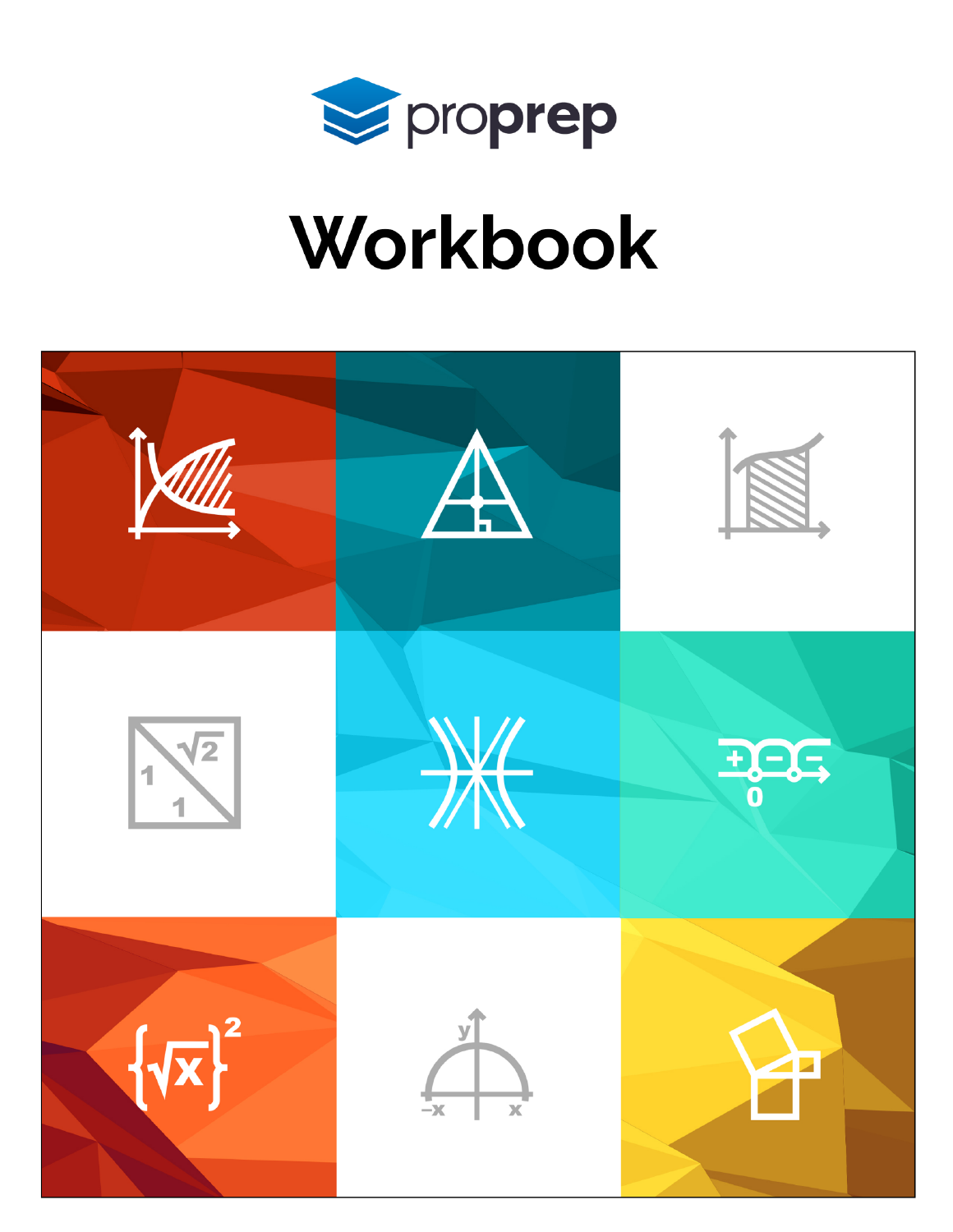## Table of Contents

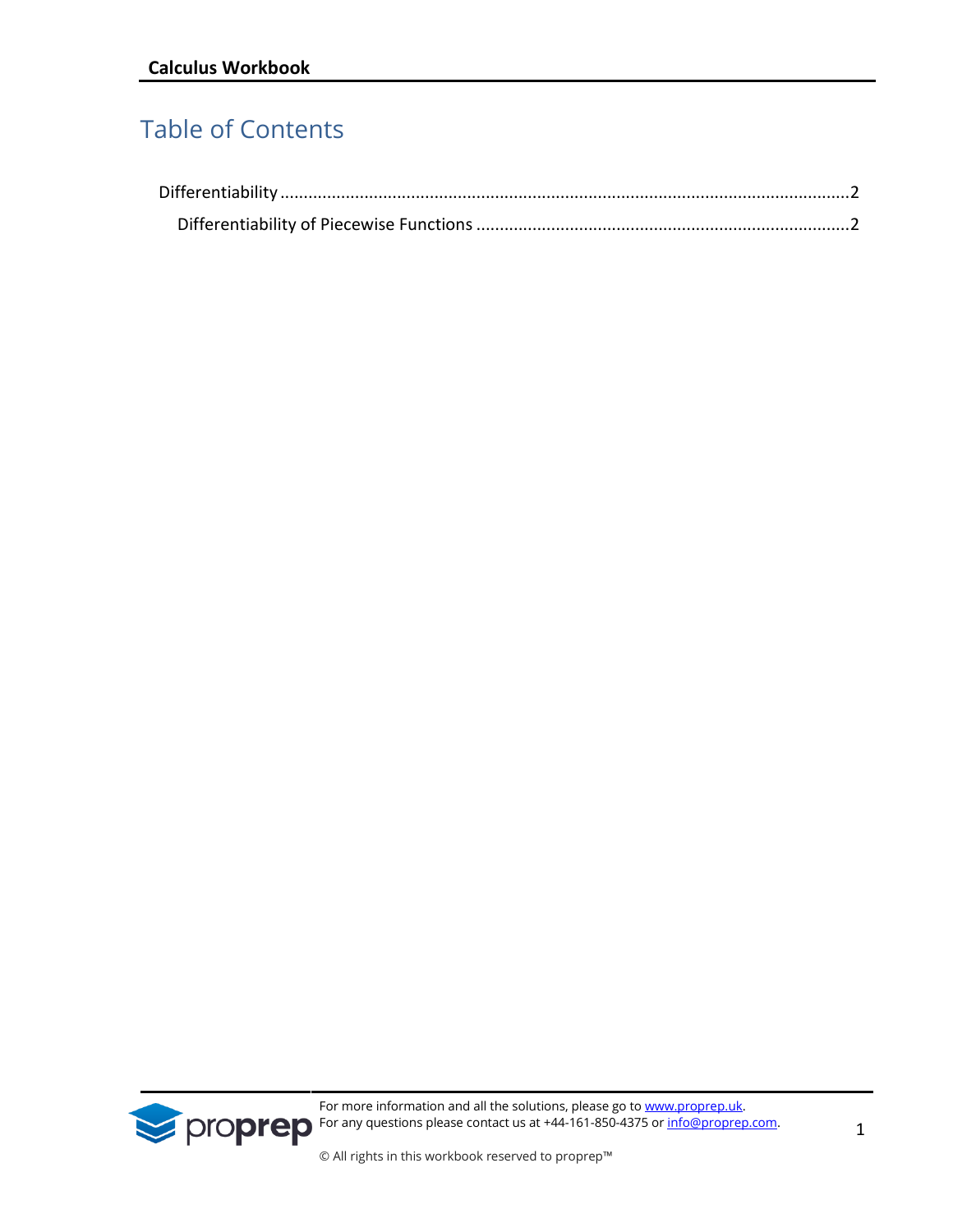# <span id="page-2-0"></span>**Differentiability**

### <span id="page-2-1"></span>**Differentiability of Piecewise Functions**

#### **Questions**

**1)** Determine points of non-differentiability of the following functions, and find *f* (2), if possible.

a. 
$$
f(x) =\begin{cases} x^2 - 4x & x \ge 2 \\ x^3 - 14 & x < 2 \end{cases}
$$
  
b.  $f(x) =\begin{cases} x^2 - 5x & x \ge 2 \\ x^3 - 14 & x < 2 \end{cases}$   
c.  $f(x) =\begin{cases} x^2 + 8x & x \ge 2 \\ x^3 + 12 & x < 2 \end{cases}$ 

**2)** Determine points of non-differentiability of the following functions,

and write the formula for 
$$
f'(x)
$$
:  
\na.  $f(x) = \begin{cases} \ln(1+2x) & -0.5 < x < 0 \\ x^2 + 2x & x \ge 0 \end{cases}$  b.  $f(x) = 2 + 4|x-1|$   
\nc.  $f(x) = 3x^2 + x|x| + 1$ 

**3)** Determine points of non-differentiability of the following functions, and find  $f'(0)$  if possible:

a. 
$$
f(x) = \begin{cases} x \cdot \sin \frac{1}{x} & x > 0 \\ 0 & x \le 0 \end{cases}
$$
 b.  $f(x) = \begin{cases} x^2 \cdot \sin \frac{1}{x} & x > 0 \\ 0 & x \le 0 \end{cases}$ 

**4)** For what value or values of the constants  $a$  and  $b$  , is  $f$  differentiable for all values of  $x$ :

a. 
$$
f(x) = \begin{cases} x^2 + ax & x \ge 2 \\ x^3 + b & x < 2 \end{cases}
$$
  
b.  $f(x) = \begin{cases} e^x & x \le 0 \\ ax + b & x > 0 \end{cases}$   
c.  $f(x) = \begin{cases} \ln^3 x & x \ge e \\ ax + b & x < e \end{cases}$